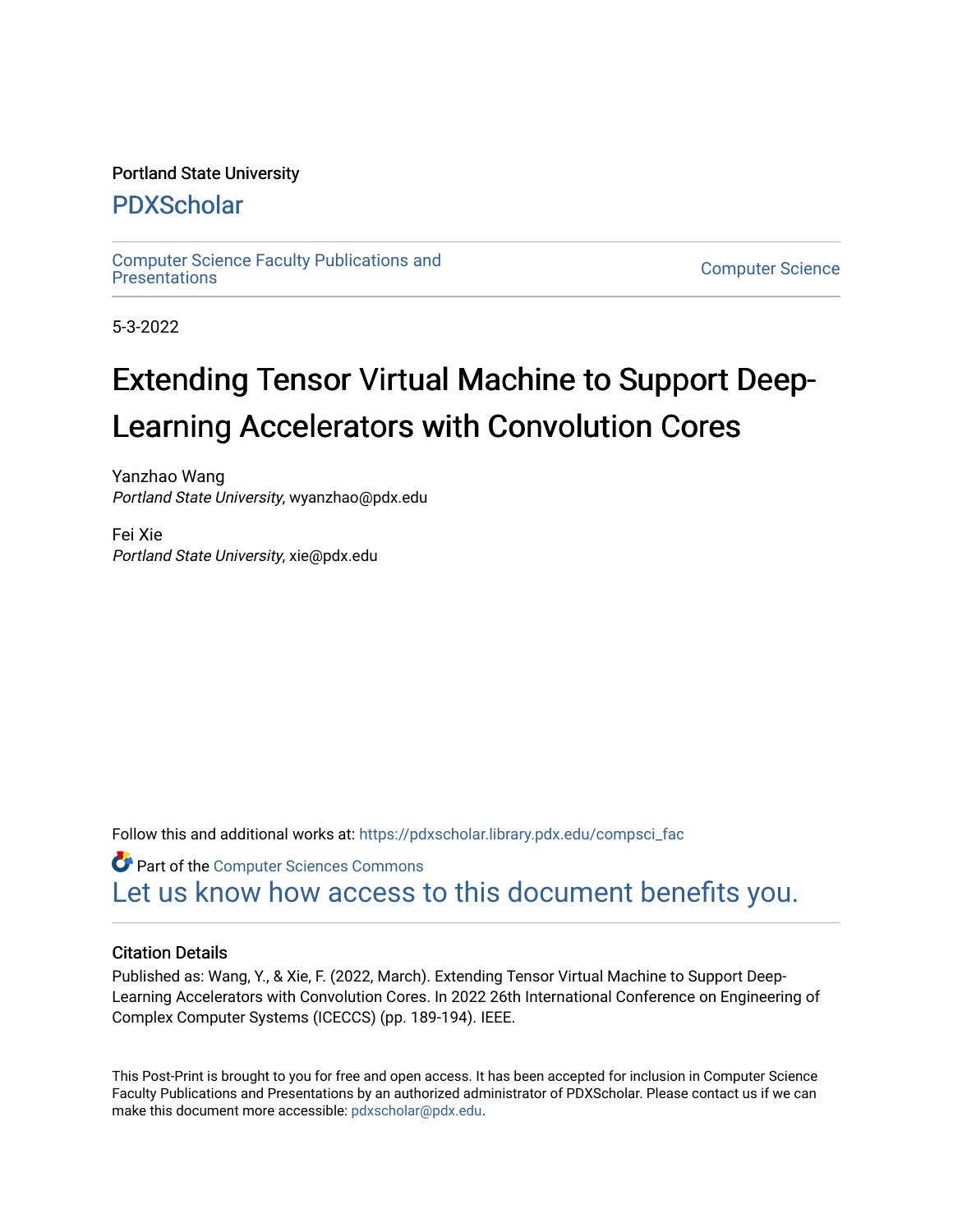# Extending Tensor Virtual Machine to Support Deep-Learning Accelerators with Convolution Cores

Yanzhao Wang and Fei Xie

*Dept. of Computer Science, Portland State University, Portland, OR 97229, USA* {*wyanzhao, xie*}*@pdx.edu*

*Abstract*—Deep-learning accelerators are increasingly popular. There are two prevalent accelerator architectures: one based on general matrix multiplication units and the other on convolution cores. However, Tensor Virtual Machine (TVM), a widely used deep-learning compiler stack, does not support the latter. This paper proposes a general framework for extending TVM to support deep-learning accelerators with convolution cores. We have applied it to two well-known accelerators: Nvidia's NVDLA and Bitmain's BM1880 successfully. Deep-learning workloads can now be readily deployed to these accelerators through TVM and executed efficiently. This framework can extend TVM to other accelerators with minimum effort.

*Index Terms*—Application Software, Software Architecture, Artificial Intelligence, Open Source Software

#### I. INTRODUCTION

Traditional CPUs and GPUs are not meeting the growing computation and energy efficiency demands of various applications such as the Internet of Things (IoT). As a result, dedicated deep-learning accelerators have become popular in training and inference applications [1]. There are two major accelerator architectures [2]: one based on general matrix multiplication (GEMM) units and the other based on convolution cores. Google Edge TPU [3] and VTA [4] represent the GEMM-unit based architecture, often referred to as TPU-like accelerators. Nvidia's NVDLA [5] and Alibaba Hanguang 800 [6] represent the convolution-core-based architecture.

To deploy deep-learning workloads to accelerators, accelerator manufacturers provide users with proprietary compilers or software development kits (SDKs) that usually support a limited number of deep-learning model formats. For example, NVDLA's compiler only supports the Caffe [7] model format. Models in other popular neural network formats, such as TensorFlow [8] and MxNet [9], are not readily deployable to NVDLA. Previous studies have attempted to enable additional model formats on NVDLA. For example, ONNC [10] works on NVDLA and Bitmain Sophon accelerators [11], offering support for the ONNX portable model format [12]. However, it fails to offer generic model supports for various accelerators.

Tensor Virtual Machine (TVM) [13] is a well-known, generally applicable, and versatile end-to-end deep-learning compiler stack. It supports various front-end frameworks such as MxNet and TensorFlow. It also supports multiple hardware backends, including CPUs, GPUs, and TPU-like accelerators such as Google Edge TPU and VTA. However, TVM does not readily support accelerators with convolution cores. This paper identifies and addresses two challenges that caused the incompatibility between TVM and such accelerators:

- 1) *Intrinsic incompatibility between TVM low-level IR and instruction set architectures (ISAs) of convolution-corebased accelerators*: TVM low-level IR supports GEMM operations such as matrix multiplication, while the ISAs of convolution-core-based accelerators typically support higher-level graph operations such as convolution.
- 2) *Loss of hardware-related optimization opportunities*: TVM's high-level computation graph is hardware independent; directly mapping it to accelerator ISAs misses out on hardware-related optimization opportunities.

We propose a general framework for extending the TVM compiler stack to support accelerators with convolution cores and have made the following three contributions:

- 1) Identified challenges that hinder TVM's support of accelerators with convolution cores by analyzing abstraction mismatches between the IRs of TVM and the ISAs of these accelerators;
- 2) Developed three new extensions for TVM to support convolution-core-based accelerators: (1) a convolutioncore-oriented intermediate representation (IR), (2) a supplemental operator dependency graph, and  $(3)$  and accelerator-specific support library;
- 3) Evaluated the applicability and efficiency of our TVM extensions by applying it to two accelerator backends, Nvidia's NVDLA and Bitmain's BM1880. Our extended TVM outperforms Nvidia's official NVDLA compiler and ONNC in both model execution time and memory consumption.

The remainder of this paper is organized as follows. Section 2 identifies the challenges preventing convolution-core-based accelerators from working with TVM. Section 3 presents our framework for extending TVM to such accelerators: NVDLA and BM1880. Section 4 discusses experimental results from extending TVM to two accelerators. Section 5 presents related works. Section 6 concludes and discusses future work.

#### II. CHALLENGES

This section analyzes the challenges that intrinsically stem from the mismatches between TVM IRs and the ISAs of accelerators with convolution cores. TVM currently supports three kinds of hardware backends: CPUs, GPUs, and TPUlike accelerators [13], which have RISC-like ISAs. As shown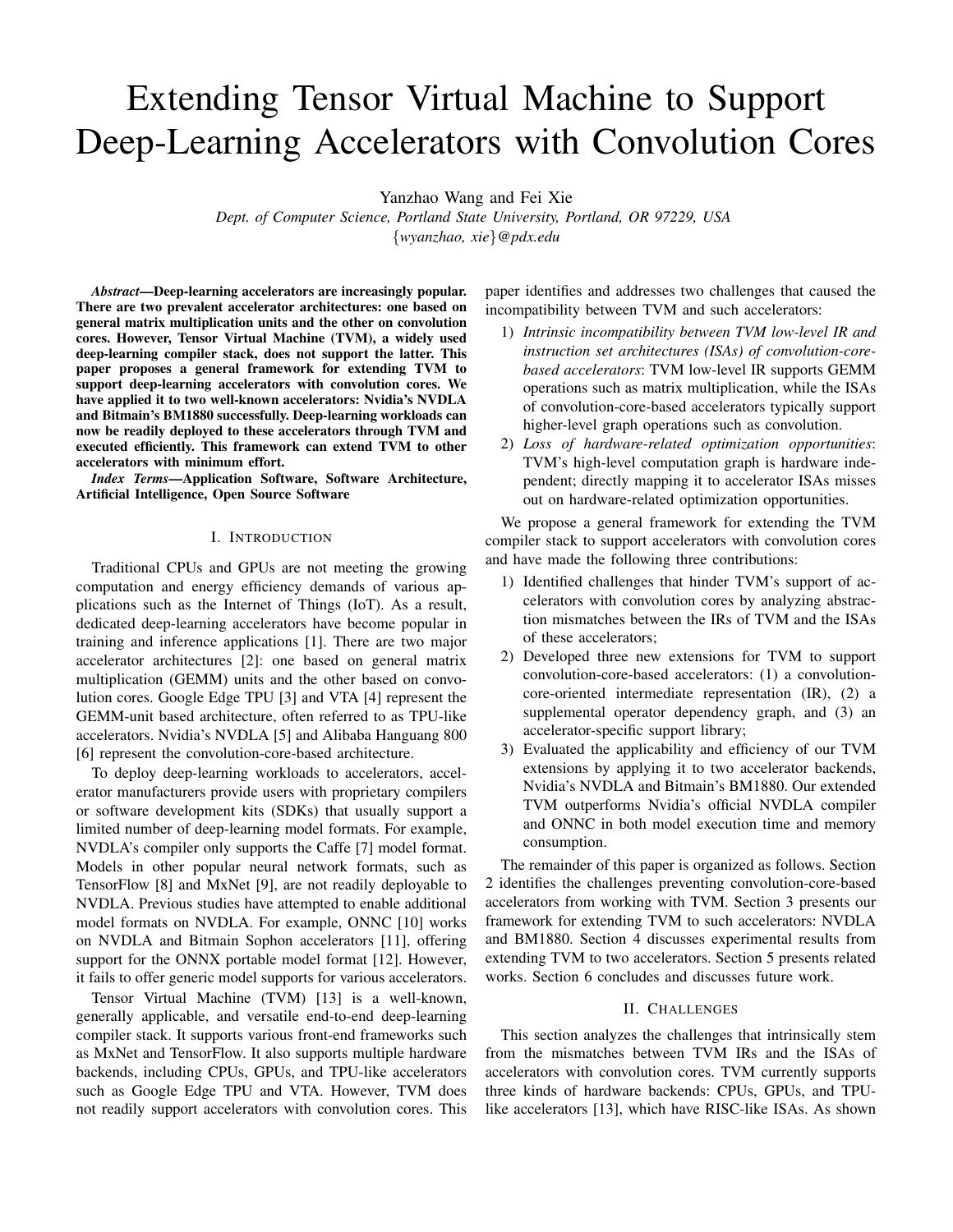

Figure 1. Overview of TVM. TVM supports multiple deep-learning framework frontends, e.g., MxNet and TensorFlow, and targets at multiple backends, e.g., CPU, GPU, and TPU-like accelerators.

Table I DESCRIPTION OF TVM COMPUTATION GRAPH NODES.

| <b>Description</b>                                                |
|-------------------------------------------------------------------|
| Y[b, c, w] = $\sum_{dw,k}$ data $[b, k, \text{strides}[0]*w+dw]*$ |
| weight $[c, k, dw]$                                               |
| $Y = X * WT + bias$                                               |
| $Y = max(x, 0)$                                                   |
| $Y = X + bias$                                                    |
| $Y(x)_i = \frac{exp(x_i)}{\sum_i exp(x_i)}$                       |
|                                                                   |

in Figure 1, TVM implements optimizations on two levels for these backends: hardware-independent optimizations at the higher computation graph level and hardware-dependent ones at the lower IR level. Table I describes TVM computation graph nodes. The low-level TVM IR is similar to the RISClike ISAs of TVM's original hardware backends in abstraction levels. We take the Dense node as an example. During the lowering process, TVM transforms the Dense node into RISClike low-level IR nodes such as Add, Sum, Multiply and Cast, through the following code:

```
1 auto k = tvm::te::reduce_axis(Range(0, in_dim),"k");
2 auto matmul = tvm::te::compute({batch, out_dim},
      [&](Var i, Var j) {
          3 return tvm::sum(tvm::cast(out_dtype, data(i,
       k)) \star tvm:: cast (out_dtype, weight(j, k)), {k});
        \}, "tensor", "dense");
5 if (bias.defined()) {
      mathrm1 = \text{tvm::te::compute}(\{\text{batch, out\_dim}\},[\text{\&}] (Var i, Var j) { return matmul(i, j) +
      tvm::cast(out_dtype, bias(j)); }, "tensor",
      kBroadcast);
8 }
```
Accelerators with convolution cores, such as NVDLA [5] and Alibaba Hanguang 800 [6], have specialized hardware units to process high-level deep-learning operators. Their ISAs are more CISC-like and have similar abstraction level as highlevel neural network operators, such as Conv and Relu, as shown in Table II. Unfortunately, these supported operators

Table II DESCRIPTION OF NVDLA HARDWARE UNITS. NVDLA HAS SPECIALIZED HARDWARE UNITS TO PROCESS HIGH-LEVEL DEEP-LEARNING OPERATORS.

| <b>NVDLA Units</b> | <b>Supported Operators</b> |
|--------------------|----------------------------|
| <b>BDMA</b>        | Shuffle, Concat, Split     |
| <b>CONV</b>        | Conv, FullyConnected       |
| <b>SDP</b>         | Relu, BatchNorm            |
| <b>PDP</b>         | AvgPool, MaxPool           |
| CDP                | LRN                        |

| Table III                                     |  |  |  |  |
|-----------------------------------------------|--|--|--|--|
| TVM PROVIDES GROUPS OF HARDWARE-DEPENDENT AND |  |  |  |  |
| HARDWARE-INDEPENDENT GRAPH OPTIMIZATIONS.     |  |  |  |  |

| Hardware-Independent<br><b>Graph Optimizations</b> | Hardware-<br><b>Dependent</b><br><b>Optimizations</b> |
|----------------------------------------------------|-------------------------------------------------------|
| <b>Operator Fusion</b>                             | Cache Location                                        |
|                                                    | Parallel Cooperation                                  |
| Data Layout Transformation                         | Thread Biding                                         |
|                                                    | Latency Hiding                                        |

are at a higher abstraction level than TVM low-level IR, which blocks code generation during the lowering process.

Taking NVDLA as an example. As Figure 2 shows, since NVDLA implements many operations in hardware internals, such as matrix multiplication and addition within the convolution cores, NVDLA's ISA is at a relatively higher abstraction level. Its abstraction level largely resembles TVM's high-level computation graph, making it incompatible with TVM lowlevel IR. This hinders code generation from TVM lower-level IR to NVDLA's ISA. Therefore, the first challenge that we address is the intrinsic incompatibility between TVM low-level IR and the ISAs of convolution-core-based accelerators.

The **second challenge** is the loss of optimization opportunities. As Table III shows, TVM provides groups of hardware-dependent and hardware-independent optimizations strategies. Particularly, TVM low-level IR enables hardware-dependent optimization, and computation graph enables hardware-independent optimizations. However, if we merely address the first challenge, the TVM extensions still cannot achieve desired performance since TVM's original hardware-dependent optimization strategies do not apply to convolution-core-based accelerators. Besides, these accelerators have diverse micro-architectures, and no universal strategy can fully exploit optimization opportunities for all. Thus, it is necessary to design two new IRs: (1) an IR providing universal supports to all convolution-core-based accelerators with basic optimizations, and (2) a customized IR that provides different target accelerators with tailored optimization strategies to exploit specific optimization opportunities further.

#### III. OUR APPROACH

This section presents a general framework for extending TVM to support accelerators based on convolution cores with minimal modifications. We illustrate this framework with NVDLA, a popular and representative accelerator based on convolution cores. Figure 3 illustrates our extended TVM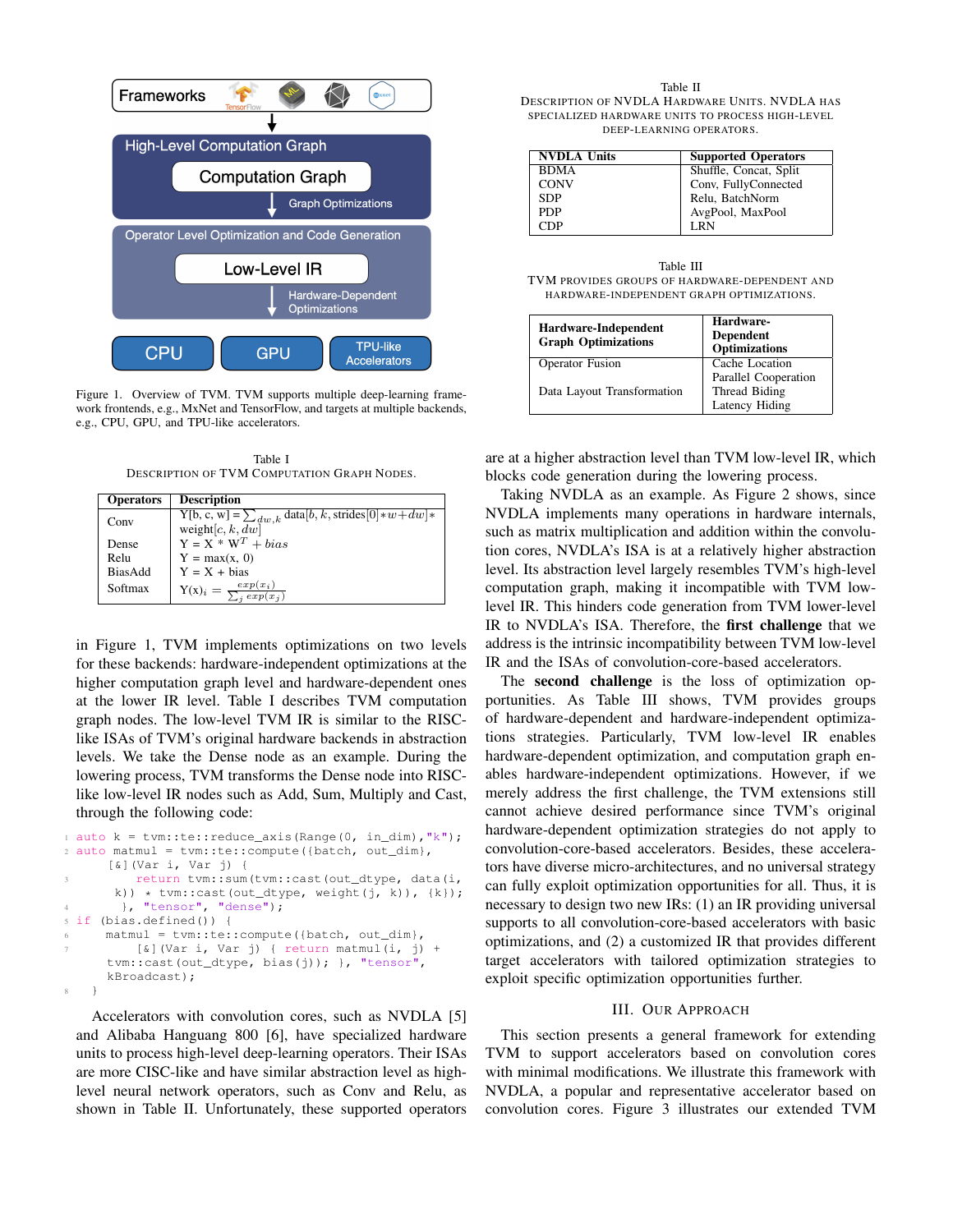

Figure 2. Illustration of the incompatibility issue. NVDLA has a high-level ISA since it implements many operations in hardware internals, such as matrix multiplication and addition within the convolution cores. It is incompatible with TVM's low-level IR.



Figure 3. Overview of the extended TVM stack. We add three extensions: an operator dependency graph, a convolution-core-oriented IR, and an accelerator support library. With these extensions, TVM can work with accelerators based on convolution cores.

#### framework:

- 1) *A new convolution-core-oriented IR* in the operatorlevel optimization and code generation stage. It addresses the incompatibility between TVM and the ISAs of convolution-core-based accelerators. Optimizations generically applicable to all convolution-core-based accelerators are also conducted on this IR.
- 2) *An operator dependency graph* in the high-level computation graph stage. This graph preserves dependency information among neural network operators necessary for lowering the high-level computation graph to the convolution-core-oriented IR.
- 3) *An accelerator support library*. This library maps the convolution-core-oriented IR to the accelerator ISAs and completes code generation. Accelerator-specific lowlevel optimizations are also conducted in this stage.

Below we present the details of our TVM extensions.



Figure 4. Example of the convolution-core-oriented IR. Since accelerators with convolution cores usually require dependency information between operators to control the execution order, our IR adopts a tree structure to maintain the dependency between nodes. The IR graph's nodes represent operators and the edges represent operands, such as weights and inputs.

#### *A. Convolution-Core-Oriented IR and Optimizations*

There are two reasons why we need the convolution-coreoriented IR. First, it eliminates the incompatibility between TVM IR and the ISAs of convolution-core-based accelerators. When target devices are convolution-core-based accelerators, such as NVDLA, TVM lowers the computation graph into the new IR instead of the original low-level GEMM-oriented IR. Second, this new IR provides an adequate abstraction for optimizations commonly applicable to all convolution-corebased accelerators.

We design this convolution-core-oriented IR at the higher neural network operator level. It includes IR nodes such as ConvWithBias, Relu, and BatchNorm. Figure 4 shows an example of the IR consists of a one-layer convolution neural network. Since accelerators with convolution cores usually require dependency information between operators to control the execution order, our IR adopts a tree structure to maintain the dependency between nodes. In this IR, nodes represent operators, and edges represent operands, such as weights, inputs, and biases.

Based on this IR, we implement hardware-independent optimization strategies applicable to all convolution-core-based accelerators. The optimizations that are currently conducted on this IR include:

- 1) Elimination of operators unused in inference workloads, such as *Dropout*;
- 2) Pre-computation of operators at compile-time, such as *Reshape*;
- 3) Division of large *GlobalAvgPool* into multiple *AvgPool* whose kernel sizes are within the hardware resource limits of convolution-core-based accelerators.

Comparing our convolution-core-oriented IR with TVM high-level computation graph, there are two major differences:

- 1) TVM's computation graphs are hardware-independent, incompatible with hardware-dependent optimizations. Our IR supports optimizations generically applicable to all accelerators with convolution-cores.
- 2) The design of our convolution-core-oriented IR closely matches accelerator hardware, which will facilitate code generation for accelerators with convolution cores.

TVM provides developers a convenient way to add new hardware backends to reduce engineering efforts. We utilized this feature and registered our IR to TVM as an external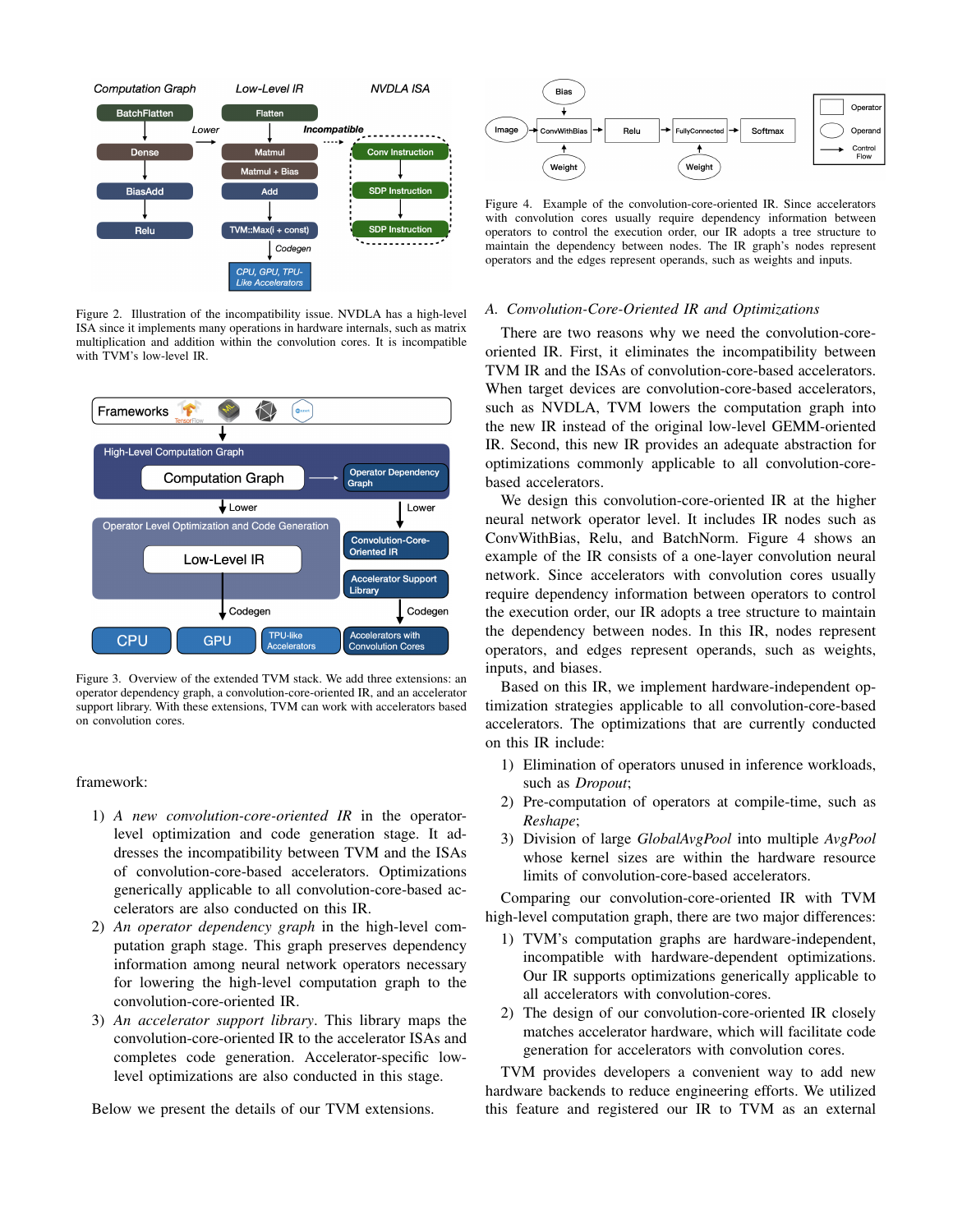backend to minimize our modifications to TVM. When target devices are convolution-core-based accelerators, e.g., NVDLA, TVM will invoke this new backend to lower the computation graph to the new convolution-core-oriented IR.

#### *B. Operator Dependency Graph*

Originally, TVM does not explicitly pass down operator dependency information, particularly control dependencies, when it lowers a model from the high-level computation graph to the lower-level GEMM-oriented IR. The GEMM-oriented IR will only capture data dependency information, missing control dependencies. However, the convolution-core-oriented IR needs complete dependency information to operate, and reconstructing such dependencies at the lower level would be challenging and inefficient. Therefore, we add an extra compiler pass in TVM's high-level computation graph to preserve and pass on all dependency information when TVM lowers the model to the convolution-core-oriented IR.

#### *C. Accelerator Support Library*

We complete code generation and hardware-dependent optimizations in the accelerator support library. We use NVDLA to demonstrate the workflows. Since the convolution-coreoriented IR is still coarse-grained, we introduce an additional hardware-dependent IR to maximize optimizations in the support library. As Figure 5 shows, we design the library's IR nodes, such as CONV, SDP, and PDP, on the hardwareunit level to match NVDLA's units. Multiple deep-learning operators such as BatchNorm, Relu, and Multiply will utilize the SDP unit. Since the SDP unit supports multiple data access ports, if adjacent operators utilize the SDP unit and their data ports are not in conflict, they can be fused into one SDP operator. Another example is that for two adjacent ALU operators, their computation may be fused into a new ALU operator, such as fusing two Adds into one. In both cases, we can reduce model execution time and memory accesses. The NVDLA-specific optimizations currently supported include:

- 1) Fusion of ALU operators at compile-time;
- 2) Fusion of adjacent SDP operators;
- 3) Elimination of extra CONV core memory accesses.

As Figure 5 shows, with our extensions, TVM can work with accelerators with convolution cores. Next section demonstrates how to deploy neural networks on such accelerators through TVM, using NVDLA and BM1880 as examples.

#### IV. EVALUATIONS

This section evaluates our work from five aspects: supported TVM operators, supported deep-learning models, performance results, memory usage results, and lines of code (LoC) for adapting TVM to a new convolution-core-based accelerator. We perform all experiments on a desktop with a 12-core AMD Ryzen 5900x CPU, 128 GB of RAM, and Ubuntu 18.04 OS. We target Nvidia's NVDLA and Bitmain's BM1880.

Table IV COMPARISON WITH THE OFFICIAL NVDLA COMPILER.

|                     | <b>Official NVDLA</b><br>Compiler | <b>TVM</b><br>Our | <b>TVM</b><br>Our |
|---------------------|-----------------------------------|-------------------|-------------------|
| <b>Operators</b>    |                                   | <b>NVDLA</b>      | <b>BM1880</b>     |
|                     |                                   | <b>Extensions</b> | <b>Extensions</b> |
| ConvWithBias        |                                   |                   |                   |
| Relu                |                                   |                   |                   |
| LRN                 |                                   |                   |                   |
| Dropout             |                                   |                   |                   |
| Transpose           |                                   |                   |                   |
| <b>BatchFlatten</b> |                                   |                   |                   |
| FullyConnected      |                                   |                   |                   |
| BiasAdd             |                                   |                   |                   |
| Softmax             |                                   |                   |                   |
| Multiply            |                                   |                   |                   |
| BatchNorm           |                                   |                   |                   |
| GlobalAvgPool       |                                   |                   |                   |
| AvgPool             |                                   |                   |                   |
| MaxPool             |                                   |                   |                   |
| Concatenate         |                                   |                   |                   |
| Reshape             | Х                                 |                   |                   |
| Add                 | $\times$                          |                   |                   |
| Copy                | ×                                 |                   |                   |
|                     |                                   |                   |                   |

Table V SUPPORTED DEEP-LEARNING MODELS.

| Deep-<br>learning<br>Models | <b>Official</b><br><b>NVDLA</b><br>compiler | <b>TVM</b><br>Our<br><b>NVDLA</b><br><b>Extensions</b> | Our TVM<br><b>BM1880</b><br><b>Extensions</b> |
|-----------------------------|---------------------------------------------|--------------------------------------------------------|-----------------------------------------------|
| AlexNet                     |                                             |                                                        |                                               |
| CaffeNet                    |                                             |                                                        |                                               |
| ResNet18                    |                                             |                                                        |                                               |
| GoogLeNet                   |                                             |                                                        |                                               |

#### *A. Supported Deep-Learning Operators*

Table IV shows all operators we currently support. We compared our work with the official NVDLA compiler. The first column lists operator names. The second column indicates the operators supported by the official NVDLA compiler. The third and fourth columns show the operator support status on NVDLA and BM1880 using our extended TVM stack. Our extensions support more deep-learning operators, e.g., Reshape and Add, than the official NVDLA compiler. Some operators can be pre-computed during compile-time, e.g., Reshape, instead of running on the hardware side. The official NVDLA compiler does not support such optimizations.

#### *B. Supported Deep-Learning Models*

As deep convolution neural networks (CNNs) are prevalent in deep-learning workloads , we select classic CNNs to assess performance. As Table V shows, we can deploy AlexNet [14], CaffeNet [7], GoogLeNet [15] and ResNet18 [16] to NVDLA and BM1880 through our extended TVM stack, while the official NVDLA compiler does not support GoogLeNet.

#### *C. Preliminary Performance Evaluations*

We compared our framework's performance results with the official NVDLA compiler and ONNC. They are denoted as NVDLA on TVM, the NVDLA official compiler, and ONNC. For each inference workload, we conducted experiments five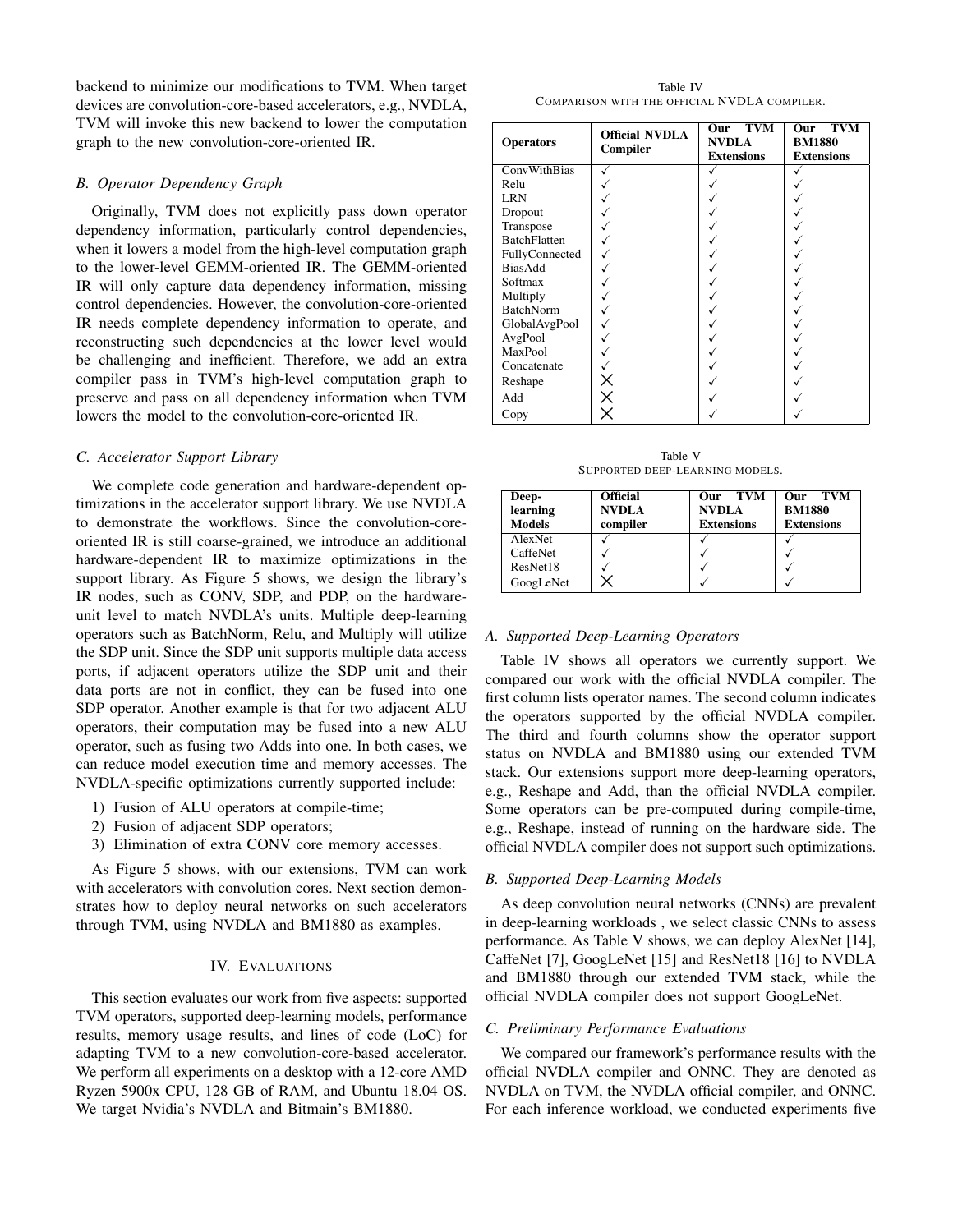

Figure 5. Overview of the end-to-end workflow for our extensions on NVDLA. First, we collect the operator dependency graph information. With this information, we can lower TVM graph IR to the convolution-core-oriented IR. Some TVM graph IR nodes, such as Conv and its following BiasAdd, can be fused into our new ConvWithBias Node. At this stage, we can conduct optimizations that are shared among all accelerators with convolution cores. Then we lower the convolution-core-oriented IR to the hardware-specific IR in the accelerator support library. We can conduct hardware-related optimizations at this stage, such as fusing two SDP operators into one SDP instruction to improve performance, and complete code generation.

times and calculated the averages. For the NVDLA official compiler, since it only supports Caffe models, we used the models from the Caffe model zoo. For ONNC and our framework on TVM, since they both support the ONNX format, we used the same models from the ONNX model zoo.

For quick evaluation purposes, currently we utilize the NVDLA virtual platform (VP) [17], a SystemC [18] simulator, as the hardware target. For the BM1880 platform, which uses a text file to save instructions, we compared the generated text file with ONNC for correctness verification. We will evaluate BM1880's performance on actual Bitmain hardware in the future. As Figure 6 illustrates, our framework achieves the best results in each deep-learning inference workload, because our work supports both coarse-grained and fine-grained optimizations. In comparison, ONNC can only conduct coarse-grained optimizations. The official NVDLA compiler, in most cases, achieves better performance than ONNC, since it supports fine-grained optimizations. Since the loadable file generated by our work can run on the official NVDLA VP, our work is readily portable to NVDLA hardware implementations, such as FPGA, for further evaluation as part of future work.

#### *D. Preliminary Memory Usage Evaluations*

We compared the memory usage in the loadable file generated by our framework, the official NVDLA compiler, and ONNC. As Figure 7 shows, in the AlexNet and CaffeNet tests, our work uses the least amount of memory in the loadable file. For GoogLeNet, our framework uses less memory than ONNC. In the ResNet18 test, the official NVDLA compiler uses the least amount of memory.

#### *E. Scalability Evaluations*

Since our goal is to make TVM support various convolutioncore-based accelerators, it is important to evaluate the development efforts required to adapt our framework to a new accelerator. Our extensions require minimal modifications to TVM. Since we made no changes to the existing TVM files, it is easy to patch our work to TVM's mainline codes. The



Figure 6. Performance comparison between our TVM extensions for NVDLA, the NVDLA official compiler and ONNC. Our work performs the best. Since the official NVDLA compiler does not support GoogLeNet, it has no data on that row.

extensions have three parts. The first part is IR registration, adding the extensions as a new pattern to TVM, so TVM can correctly lower its high-level computation graph to our convolution-core-oriented IR. The LoC for this part is *75*. The second part is the convolution-core-oriented IR and its optimizations, and the LoC for this part is *4943*. The third part is the hardware-specific accelerator support library, the only non-reusable component that needs to be built specifically for every new target accelerator. We use man-week as the unit to evaluate efforts spent on building the support library. It took *3 man-weeks* to complete our modification specific for NVDLA. For BM1880, it took *2 man-weeks*. The LoC for NVDLA is *2378*, and the LoC for BM1880 is *1663*.

#### V. RELATED WORK

Comparing with the official NVDLA compiler [5], our work can support more deep-learning model formats through a powerful compiler stack, TVM. We implemented a convolutioncore-oriented IR based on ONNC's IR [10], allowing TVM